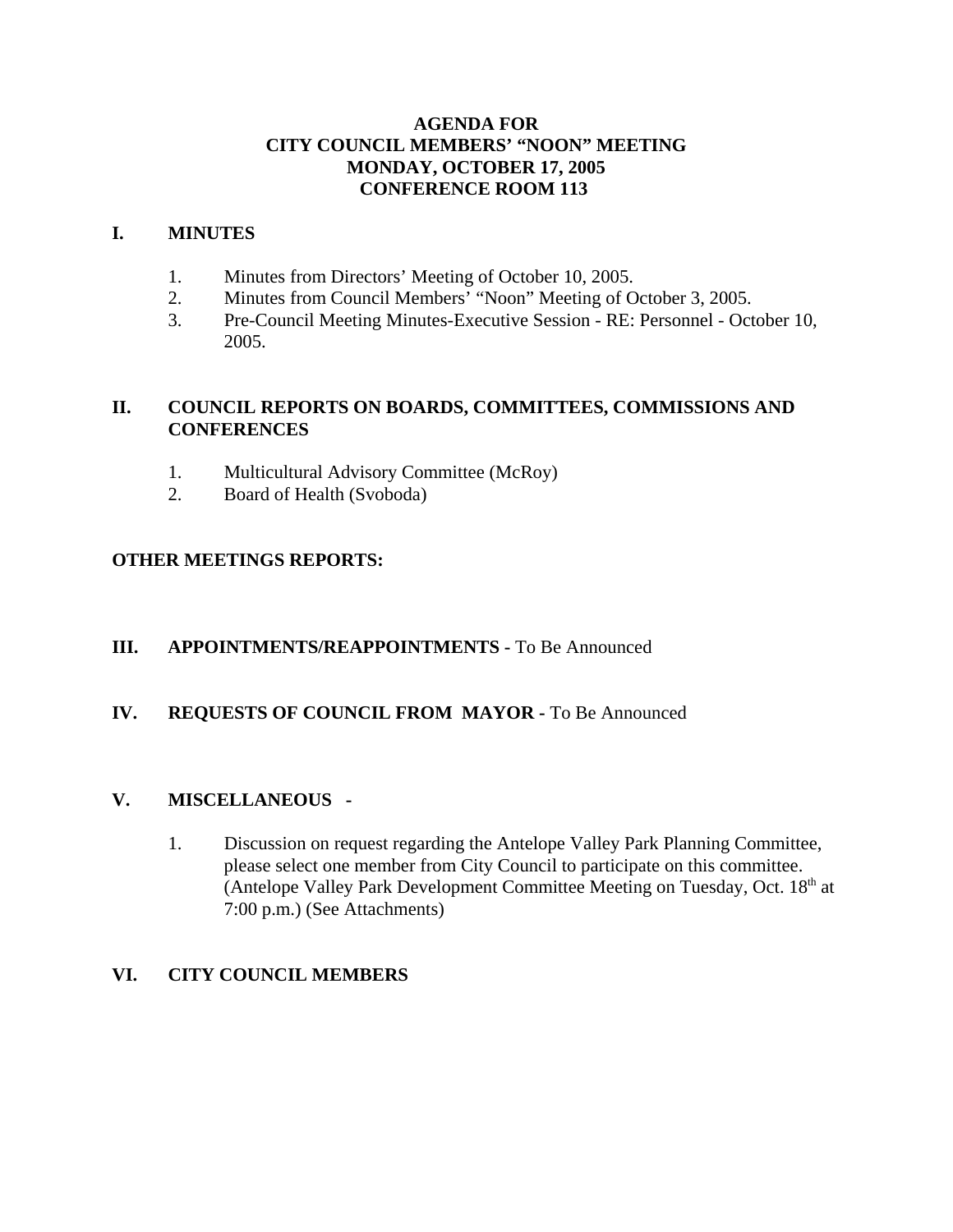## **VII. MEETINGS/INVITATIONS -**

- 1. The 13<sup>th</sup> Annual MLK "Freedom Breakfast" on Friday, January 13, 2006 from 7:30 a.m. to 8:30 a.m. (doors open at 7:00 a.m.) At the Embassy Suites, 1040 "P" Street -Cost \$15.00 per person - RSVP by Nov. 25, 2005 by returning form - (See Invitation)
- 2. 15<sup>th</sup> Annual Nebraska Urban Community Improvement Program Fall Recognition Conference on Saturday, October 22, 2005 from 8:30 a.m. to 1:30 p.m. at Mahoney State Park Eugene Mahoney Lodge, Ashland, NE - Cost \$15.00 - RSVP needed - (See Invitation)
- 3. Grand Opening Ceremony for Westfield Gateway on Friday, November 4, 2005 at 5:30 p.m. at Center Court (corner of  $60<sup>th</sup>$  & "O" St.) -VIP Reception immediately following ceremony - RSVP to Susie Ahlberg at 464-3196 -(See Invitation)
- 4. Celebrating The Weitz Company's 150<sup>th</sup> Anniversary, and the recent move into our new offices-Open House on Thursday, October 27, 2005 at 4:00 p.m. to 7:00 p.m. at Weitz Plaza, 10707 Pacific Street, Suite 201, Omaha, NE - 402-592- 7000 - (See Invitation)
- 5. Letter of Invitation from Governor Dave Heineman, join me on Friday, November 4, 2005 at the Strategic Air & Space Museum (Exit 420 on I-80) for the 2nd Annual Governor's Summit on the Omaha-Lincoln Corridor - Meeting will begin at 12:30 p.m. -RSVP to Scott or Mark at 402-471-2714 or by e-mail -(See Invitation)
- 6. Letter of invite to an informal open house on Thursday, October 27, 2005 to discuss Lincoln Electric System's (LES) plans to build electrical facilities northeast of Lincoln, NE at LES, Service Center, 2620 Fairfield Street anytime between 6:00 p.m. & 8:00 p.m. -(See Invitation)

## **VIII. ADJOURNMENT**

ca101705/tjg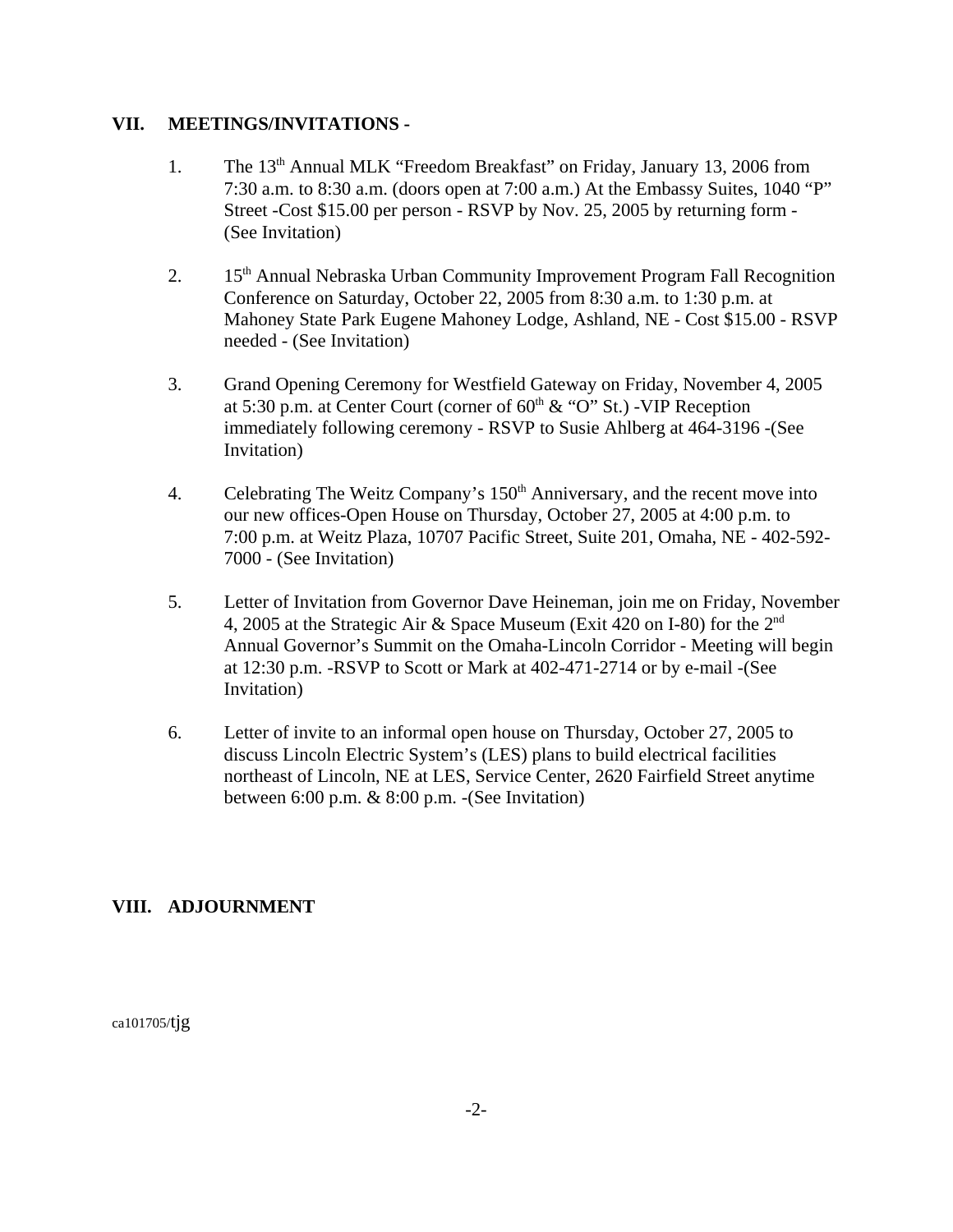

Parks and Recreation Department Lynn Johnson, Director 2740 "A" Street Lincoln, Nebraska 68502

402-441-7847 fax: 402-441-8706

"Making Lincoln a Better Place to Live"



**MAYOR COLEEN J: SENG** 

lincoln.ne.gov

October 10, 2005

**RIGHTYEY** 

JCT 1 1 DAAM CITY COUNCE

Ken Svoboda City Council Office 555 South 10<sup>th</sup> Street Lincoln, NE 68508

Dear Mr. Svoboda:

Greetings! As you may know, the Antelope Valley Project is well underway and construction is progressing. One major part of this project is the new park areas between Vine Street and O Street,  $21^{st}$  Street to  $22^{nd}$  Street. The north end of this seven block stretch is where Trago Park and the Malone Community Center currently reside.

An Antelope Valley Park Planning Committee is now forming to participate in review and discussion of park elements and features. This committee will take part in a series of four public meetings, the first in October of 2005 and wrapping up in the spring of 2006. We are extending an invitation to the City Council to be a part of this important committee. We believe that your input and experiences will help the Antelope Valley Design team create fantastic new park areas that users of all ages and abilities will enjoy.

Please select one member from City Council to participate on this committee and reply as soon as possible with the name of your representative, their mailing address, and e-mail address. The first meeting is Tuesday, October 18<sup>th</sup> at 7pm at the Lincoln High School Media Center. For questions please call me at 441-3084 or e-mail sroach@lincoln.ne.gov.

Best regards,

 $l$ *v*  $l$ **Stacey Roach** 

Park Planning Assistant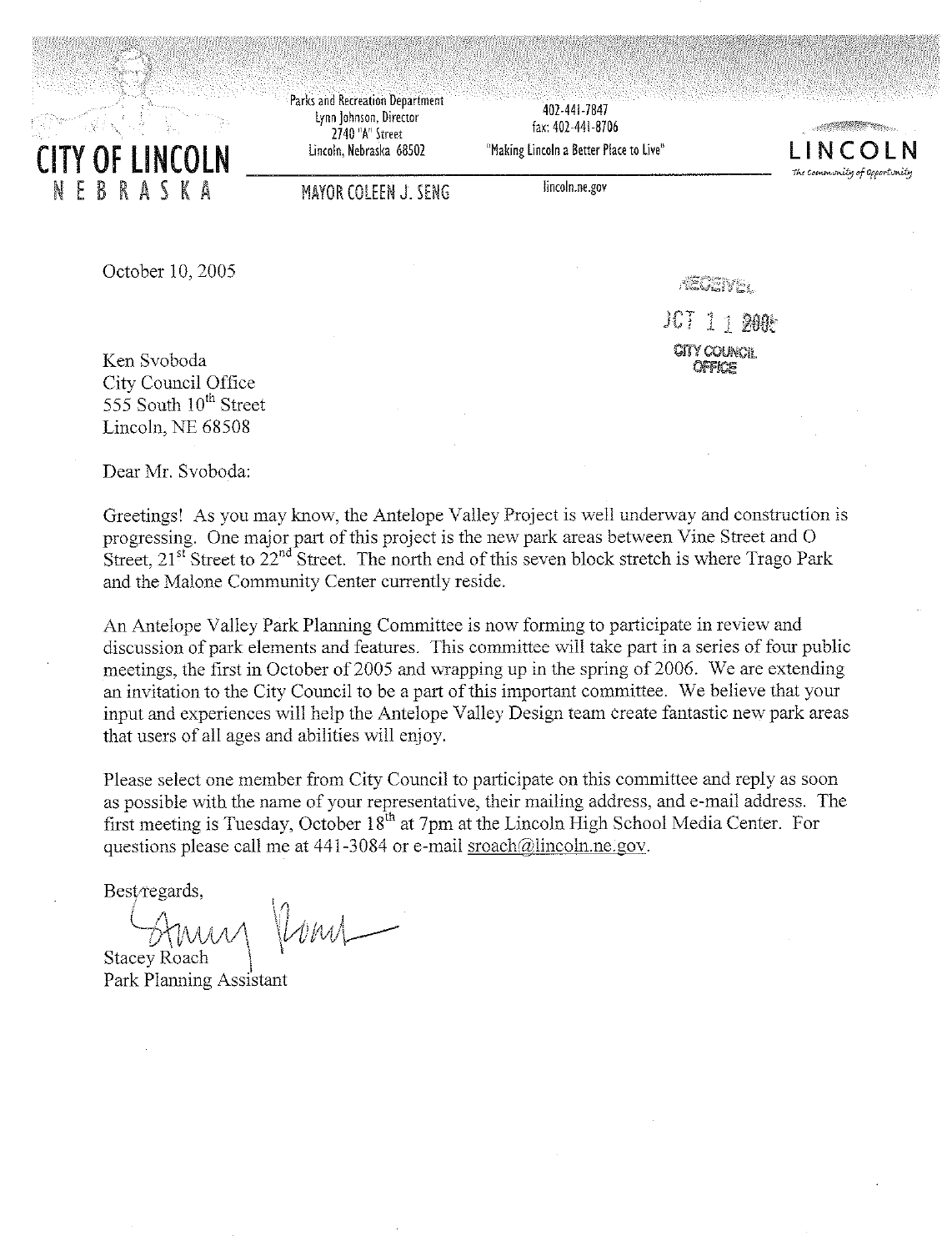

Parks and Recreation Department Lynn Johnson, Director 2740 "A" Street Lincoln, Nebraska 68502

407-441-7847 fax: 402-441-8706 "Making Lincoln a Better Place to Live"



rictions.

JCT 13 2005 TY CERRICH

**MAYOR COLEEN J. SENG** 

lincoln.ne.gov

# **Meeting Notice**

## **Antelope Valley** Park Development Committee

## Tuesday, October 18, 2005 7pm

## Lincoln High School Media Center 2229 J Street (inside the north doors, behind the stairs)

Please call Stacey at 441-3084 if you have any questions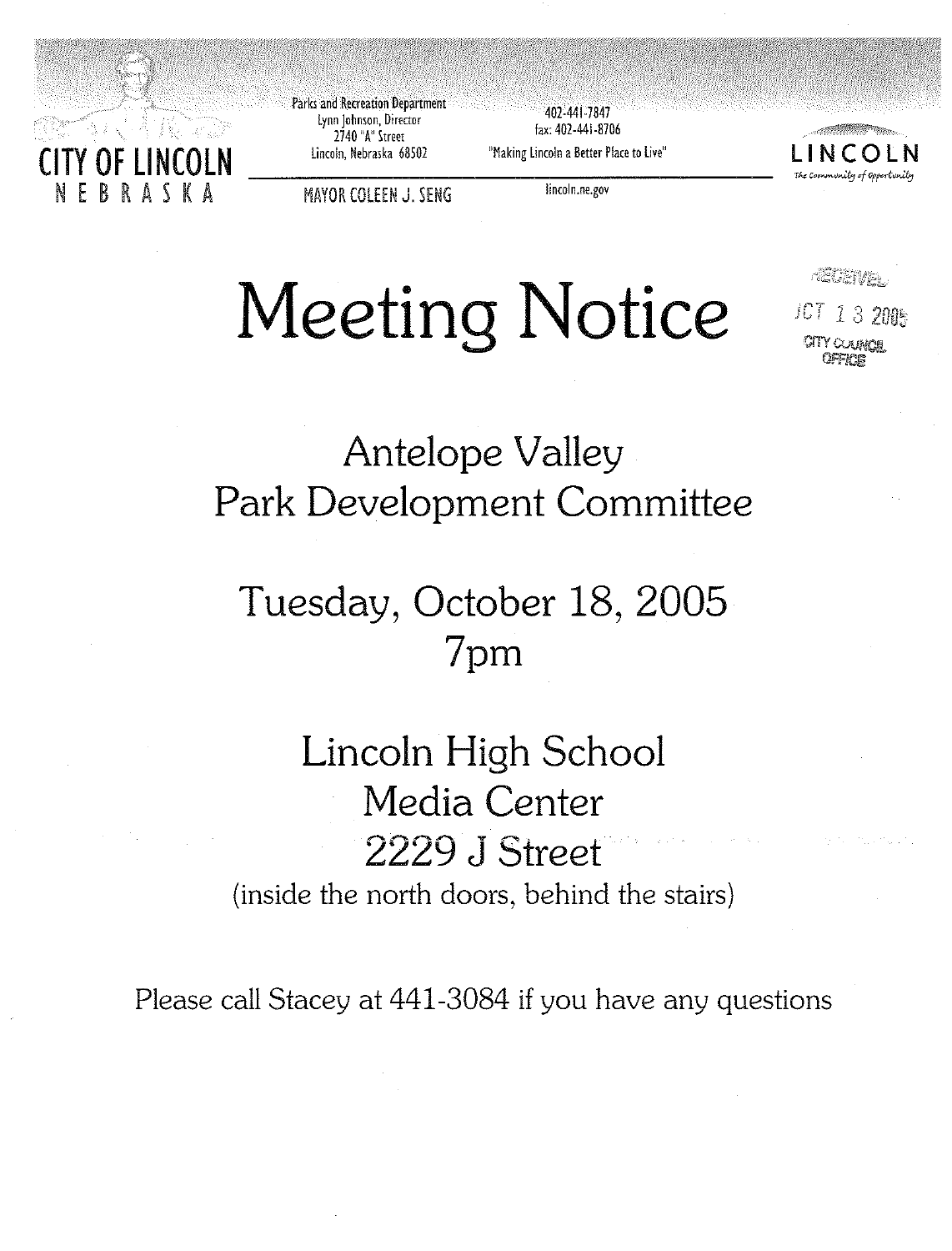### **MINUTES** CITY COUNCIL MEMBERS' "NOON" MEETING MONDAY, OCTOBER 17, 2005 **CONFERENCE ROOM 113**

Council Members Present: Ken Svoboda, Chair; Patte Newman, Vice-Chair; Jon Camp, Jonathan Cook, Dan Marvin; Annette McRoy.

### Council Member Absent: Robin Eschliman

Others Present: Mark Bowen, Ann Harrell, Rick Hoppe, Mayor's Office; Dana Roper, City Attorney; Tammy Grammer, City Council Staff and Deena Winter, Lincoln Journal Star Representative.

#### I. **MINUTES**

- Minutes from Directors' Meeting of October 10, 2005.  $\mathbf{1}$ .
- Minutes from Council Members' "Noon" Meeting of October 3, 2005.  $\overline{2}$ .
- Pre-Council Meeting Minutes-Executive Session RE: Personnel October 10,  $\overline{3}$ .  $2005$

Chair Ken Svoboda, by acclamation of the Chair, approved the minutes. No objections were offered, minutes approved as presented.

#### П. COUNCIL REPORTS ON BOARDS, COMMITTEES, COMMISSIONS AND **CONFERENCES**

1. Multicultural Advisory Committee (McRoy). — Dan Marvin attended, filling in for Councilwomen, Annette McRoy. Marvin stated the focus was on the radio comments broadcast, and he was given the impression we were going to address these comments by calling various members back. Then at the next meeting letting people air their differences.

Hoppe reported there has been some community discussion about reaction to city hate crimes and actions taken. There was a lot of misinformation as people didn't have complete facts. The solution was to bring people in and inform them of the actions taken. Basically, it was a discussion.

McRoy asked if there was a specific incident which occurred? Hoppe responded there have been various incidents over the last few months. McRoy stated a radio station called her, wanting comments on statements made by Jose ... regarding the City Council not doing their job, as far as responding to these incidents. There has been quite a time lapse between incidents, with the last one happening at the penitentiary. Marvin believed concerns would be addressed at the next meeting. Svoboda stated he thought the police department was also accused and he did hear Chief Casady give a good radio response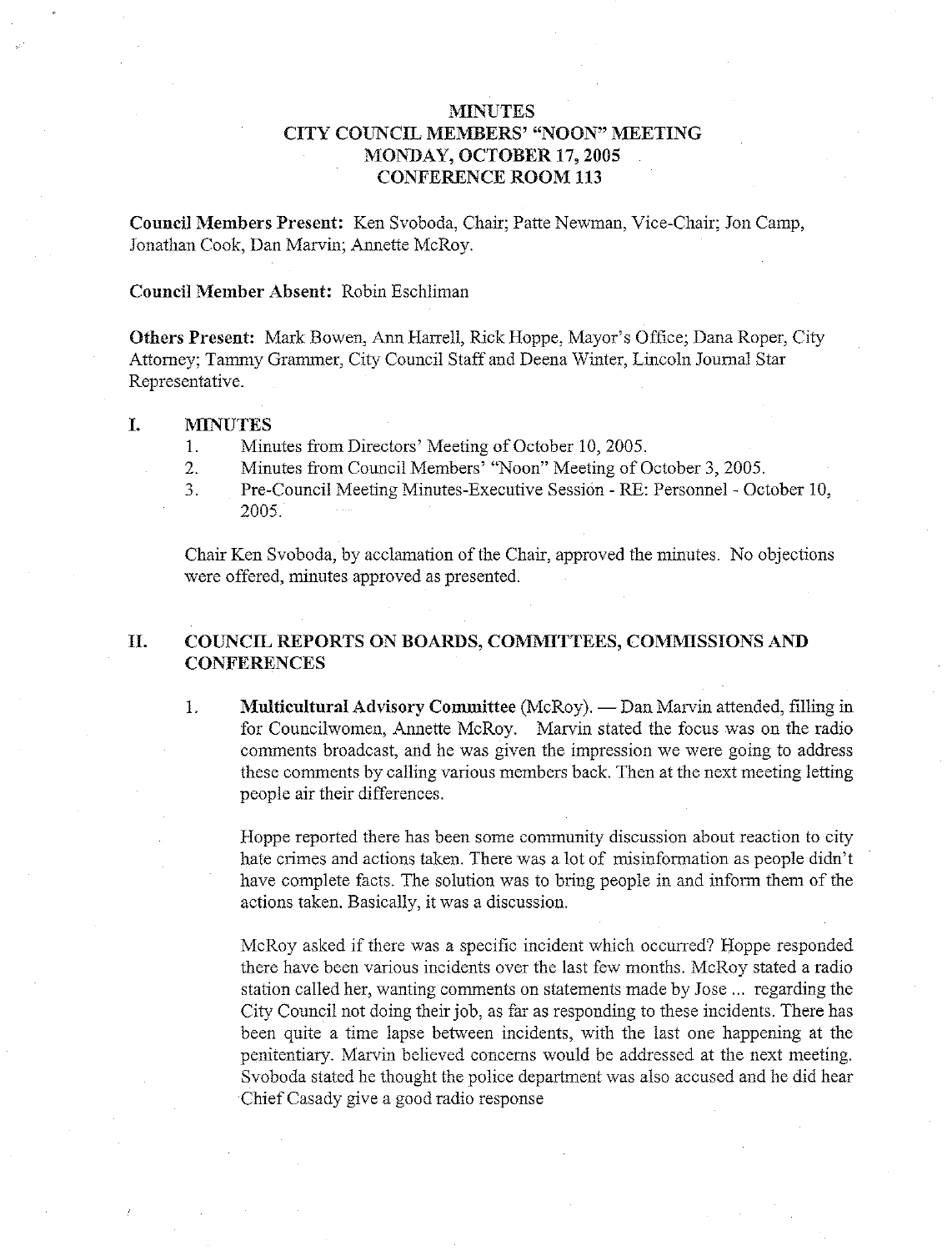Marvin believed there also was a report stating the number of hate crimes in Lincoln is quite high, but he believes Lincoln is probably more pro-active on reacting to these incidents. On comparison of Lincoln to other cities, believes Lincoln more proactive. Svoboda agreed adding that was also Chief Casady's response.

Board of Health (Svoboda). Kennel Contract — Svoboda stated with other commitments he had to leave the meeting early and didn't hear all reports. An item he can report on is the Kennel Contract, or proposal, which will be going out as it has been reviewed by Dr. Dart and now back at purchasing. Bowen responded there are bids out, and expect to have back by the end of November, with the far end being the end of the year. Bowen continued saying the Humane Society continues to provide services until the end of June, next year.

Marvin asked for comments for items nine through twelve on the agenda. Svoboda stated the increases are associated with their regular duties. We haven't had increases in the impound, or a dog at large, fees for quite some time. One reason, primarily, is to take advantage of what we know is going to be a much more expensive kennel contract. The fees are going up with the increase based on speculation as to what the kennel contract is going to be. Still might operate at somewhat of a loss.

Newman asked if they track the animals who are repeat visitors? Are there pet owners who just don't care, or service dogs? Svoboda said he had a shop dog, who didn't like to stay at the building, and the animal control officer writing a ticket, when the dog was picked up a block away from the shop, would list as second or third offense, and could identify from the palm pilots they use for notification. Camp thought micro-chips were inserted in the animal population now. Svoboda agreed, adding any dog which goes through the Humane Society has a chip. Most dogs that are sold from a pet shop have a chip. Doesn't know if it's a requirement. A lot of vets insert the chips at requests.

Camp continued asking about the rate increases. Svoboda answered it's purely a guess at this point, but Dart said the dogs, and other animals, could be double what it was in the last contract, which was in the area of \$155,000. Believed it was climbing to the \$250,000 range and thinks it will approximately be that with the new contract. Purely speculation, having conversations with potential bidders. Camp asked what if we delayed the rate increases until we get the facts. Svoboda stated he could ask Dart but it was presented as anticipating an increase in the kennel contract. Hoppe said the other part has been no increase in six years, therefore some justification. Marvin asked if there were comparisons made to other communities? Svoboda said they did make comparisons and believes Omaha was higher. Svoboda said he doesn't believe Omaha has the animal control department that Lincoln has. One thing anticipated is the change made in the animals picked up. Dogs, and other animals, that won't be picked up, that were before. If it's a nuisance complaint the call probably won't be responded to unless they feel there's a danger and public health threat. Those will be coming before us at a later date.

 $\overline{2}$ .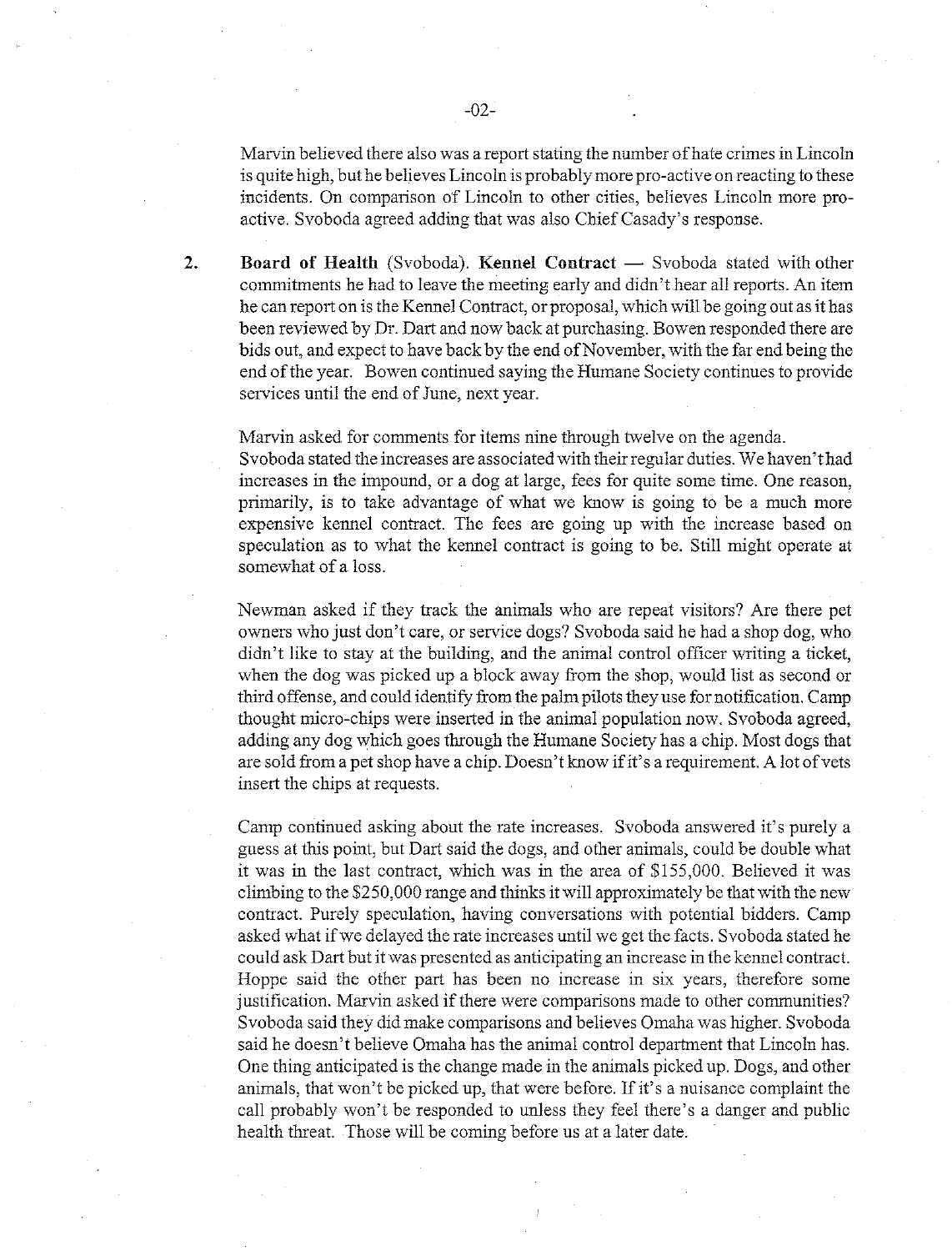Camp thought it would be better to go ahead with the public hearing today but he would prefer to wait and make sure that we're fiscally responsible. Secondly, Camp is intrigued by the chip process that the Humane Society has done and would like to see some type of legislation which would encourage other pet owners to do the micro-chipping, as it could help in the future. We might be able to get a reduction, even if it's a rate structure. Maybe have a program, for a year, where we work with the licensed professionals, the vets, in order to do the micro-chipping and show we're proactive with our animal control.

Cook asked if there have been discussions about requiring chips in all animals? Is there a group of people opposed to such an idea, as it would somehow make their animal high-tech and make them uncomfortable? Svoboda stated the Animal Control Advisory Council Committee would probably be first to hear if there is any opposition. At the core health level haven't heard any of that and did not ask that question last week. In regards to the kennel contract, is this solely a dog and other animal? Are they leaving cats separate?

Hoppe responded they're going to try to have a single facility but will depend on animals coming in and what the providers want, and are capable of doing. Svoboda said in visiting with a couple of the potential providers there's some difficulty in accepting cats. So there might be a separate contract for cats.

Camp asked if anyone else had problems with delaying, beyond the public hearing? Cook said it sounds like there's separate justification. Are you saying you don't want to raise these rates now? Thinking it might not be necessary to raise them? Camp said he thinks we'll raise them, but we're jumping now for the first time in six years. Cook asked if Camp was thinking it may not be enough? Svoboda said that is a possibility. Camp said there might be a deficit and if we're armed with information it's a much better way to proceed.

McRoy said if we raise rates, after six years, even with additional information would the rate be to the point where people wouldn't come and get their dogs? If they can't afford to get the dogs it would be more costly to keep them. Even if it is a deficit on our contract, if we price too high someone can't afford to get their dog that's a cost. McRoy feels we do need to raise rates but not sure there's understanding of the delay reasoning as we don't want to price out of our market just to make up for our contract.

Hoppe said in discussions doesn't think that was really an issue as there does seem to be a much higher rate of claim for dogs, than cats. Cats are only about twelve or fifteen percent being picked up from the pound. As a result didn't think the fee increases would really have any impact, i.e., dog owners are still going to get their dogs. Cat owners are still not going to go to the pound.

Svoboda said there is a thresh-hold, at some point in time, where dogs could have the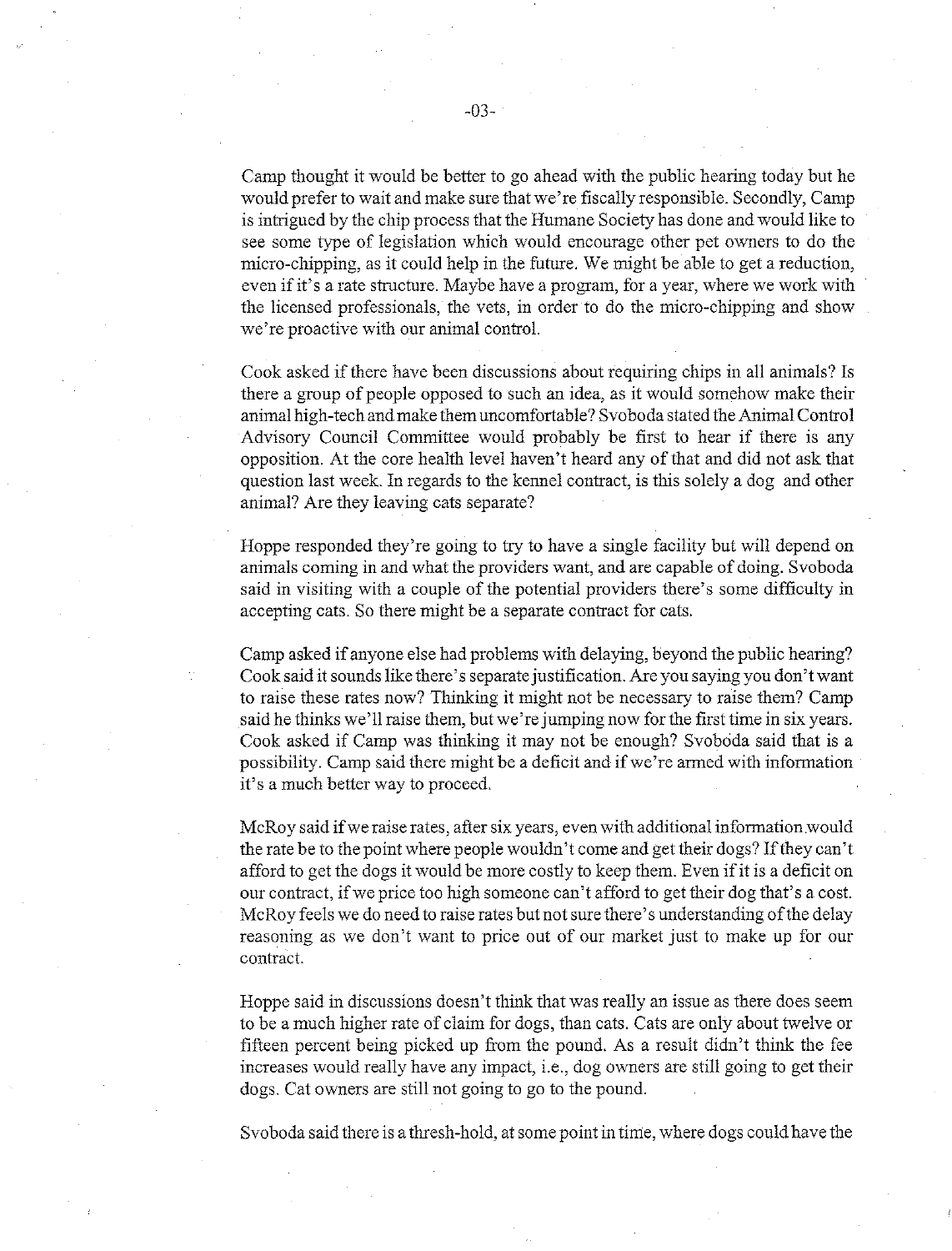same potential of not being picked up, just as cats do now. Believes Dart, and others, looked at other animal control departments of our size seeing what other cities are doing. Marvin said especially repeat offenders. McRoy said with the research we've done this amount has been recommended, and don't want people not being able to afford to retrieve their pets.

Newman said she doesn't see the Advisory Committee just doing haphazardly. Obviously they've been talking/working on this for years. Doesn't see the point in delaying if they've decided this is the right thing to do. Have talked to them about reduced fees for the disabled and they don't make decisions out of the blue. There's absolutely been a lot of discussion and input. Svoboda said Dart, in his comments this afternoon, will probably reveal if it's because of the new kennel contract or because they haven't been raised in six years. Syoboda continued saying one thing he is aware of is fees need to be raised on a fairly regular and structured basis, not wait for six years and then double them, as we've seen in some incidents. Happened with some of the well contracts, through the Health Department recently. They hadn't been raised for a decade, we push them up and then there's public outcry.

Newman said it's user fees to attributed to whatever the issue is, the people who are using that part of city government would pay those fees. Camp added that's the very reason we should wait a month or two, to find out what those user fees are going to be. Users should pay the costs. Newman said they passed one last week, development fees for the well permits.

Marvin said we do have a problem, and agreeing with Svoboda said, we're going to be moving more towards something that's not static for six years but progressed to a more regular basis. Marvin continued saying it seems they would follow up a year from now with progressing. Camp said he would assume that this increase is guessing to some because of the problem we have ..... and it's just guessing, but maybe right on. Doesn't think we're looking at tripling, but maybe a minor tweaking of it. Camp stated to tweak it so we do keep it in the system. He continued, also agreeing with Svoboda, that in the future have more ease of implementation, rather than waiting for the long term. This is one of those programs, like building permits, which should be fairly close dollar to dollar for costs. Within a month of getting those arguments back. Bowen responded it will be thirty days from the point it goes out, will be the middle of next month.

Avian Flu - Svoboda asked if there was a report on the Avian flu? Hoppe said he didn't catch all the discussion on Avian flu but there were a lot of what if's. Some concern on the strain mutating to person to person contact. The Health Department is starting to make plans in the unlikely event that would happen.

McRoy said keep in mind it's the Avian flu, how do you catch it? Hoppe said from birds. The question was asked of what's the difference between pandemic and epidemic? Svoboda said pandemic is worldwide with Marvin stating pandemic is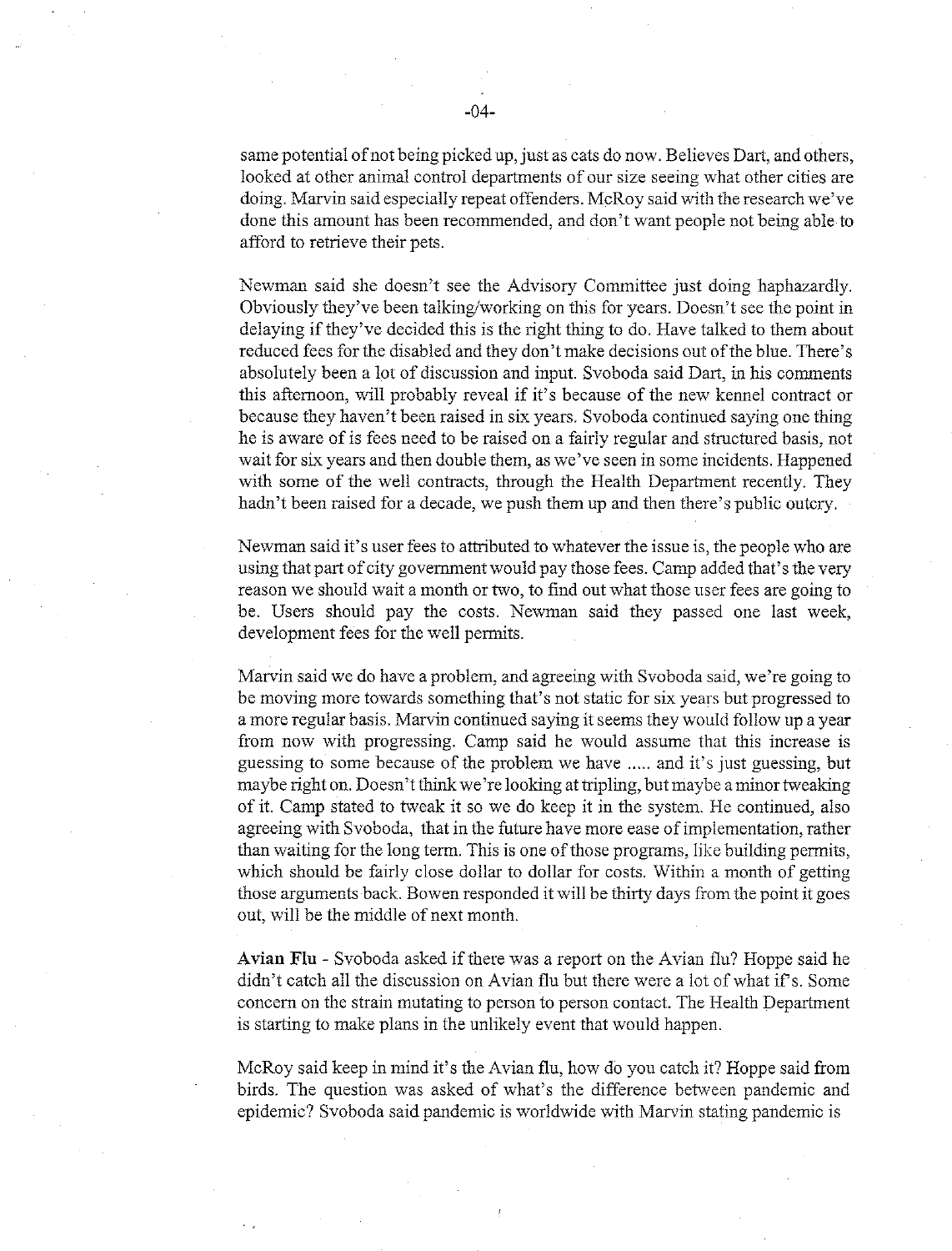multi-continent. McRoy stated she really wants to understand how you get the flu from a bird. Marvin said it's not that you get it from a bird, it can go from one bird to a person and then it spreads from person to person. Hoppe said this hasn't happened yet. Marvin said it has happened, in Vietnam he thinks some people have died from the Avian flu.

Hoppe said he's reporting what he heard and that they're preparing for the eventuality it does occur, but at this discussion they didn't believe it had happened yet.

Svoboda believes the Health Department is taking very seriously. Obviously worldwide it's a huge discussion.

Starling Birds - Hoppe reported the Health Department talked for a short time about Starlings with Dart reporting the Health Department's feeling is they're more of a nuisance than a health issue at this point. However, still have people investigating and if the determination is made that it is a health hazard then they'll proceed. As everyone is aware there's been email traffic on this issue. One concern is Starlings come back no matter what. And if the Health Department does some type of activity they need to make sure the Starlings don't return.

### **OTHER MEETINGS REPORTS: - NONE**

#### III. APPOINTMENTS/REAPPOINTMENTS - Rick Hoppe had none to report.

#### $\mathbf{V}$ . REQUESTS OF COUNCIL FROM MAYOR - Mark Bowen had none to report.

**MARK BOWEN - NO FURTHER COMMENTS** 

ANN HARRELL - NO FURTHER COMMENTS

RICK HOPPE - NO FURTHER COMMENTS

**DANA ROPER - NO FURTHER COMMENTS** 

#### $V_{r}$ MISCELLANEOUS -

 $\mathbf{1}$ Discussion on request regarding the Antelope Valley Park Planning Committee, please select one member from City Council to participate on this committee. (Antelope Valley Park Development Committee Meeting on Tuesday, Oct. 18th at 7:00 p.m.) (See Attachments). — McRoy asked if they're meeting on Tuesday nights? Svoboda answered the first meeting is Tuesday, October 18<sup>th</sup> at 7:00 pm at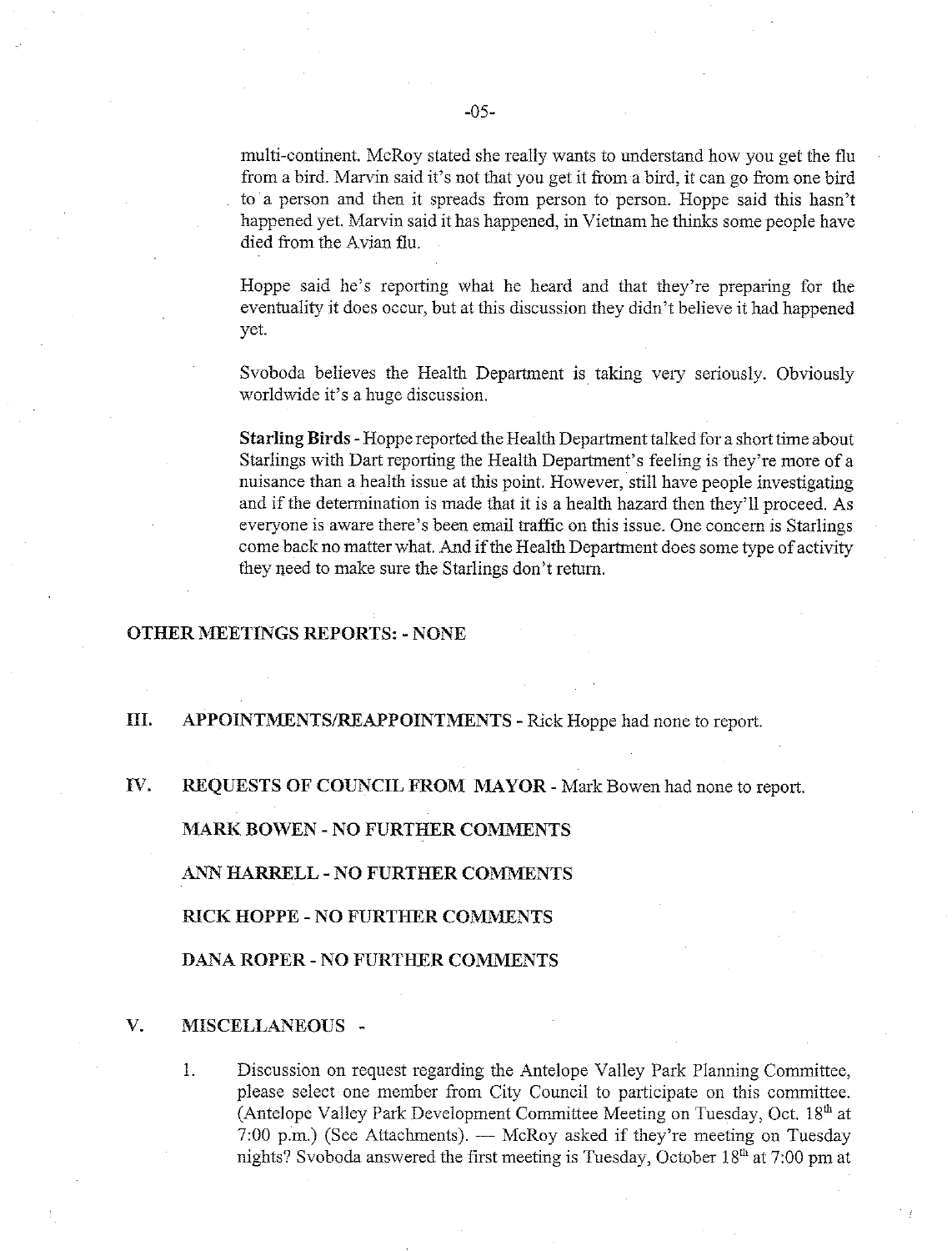Lincoln High. Tomorrow night.

Svoboda asked if anyone would like to volunteer? McRoy said she would check her schedule but believed she had meetings almost every night this week but that she would try to go. Svoboda said a letter would be sent saying McRoy will be our appointee to the committee.

#### VI. **CITY COUNCIL MEMBERS**

**JON CAMP - NO FURTHER COMMENTS** 

**JONATHAN COOK - NO FURTHER COMMENTS** 

**ROBIN ESCHLIMAN - ABSENT** 

**DAN MARVIN - NO FURTHER COMMENTS** 

**ANNETTE McROY - NO FURTHER COMMENTS** 

PATTE NEWMAN - NO FURTHER COMMENTS

KEN SVOBODA - NO FURTHER COMMENTS

VII. MEETINGS/INVITATIONS - Listed on the Attend Sheet for October 17<sup>th</sup>.